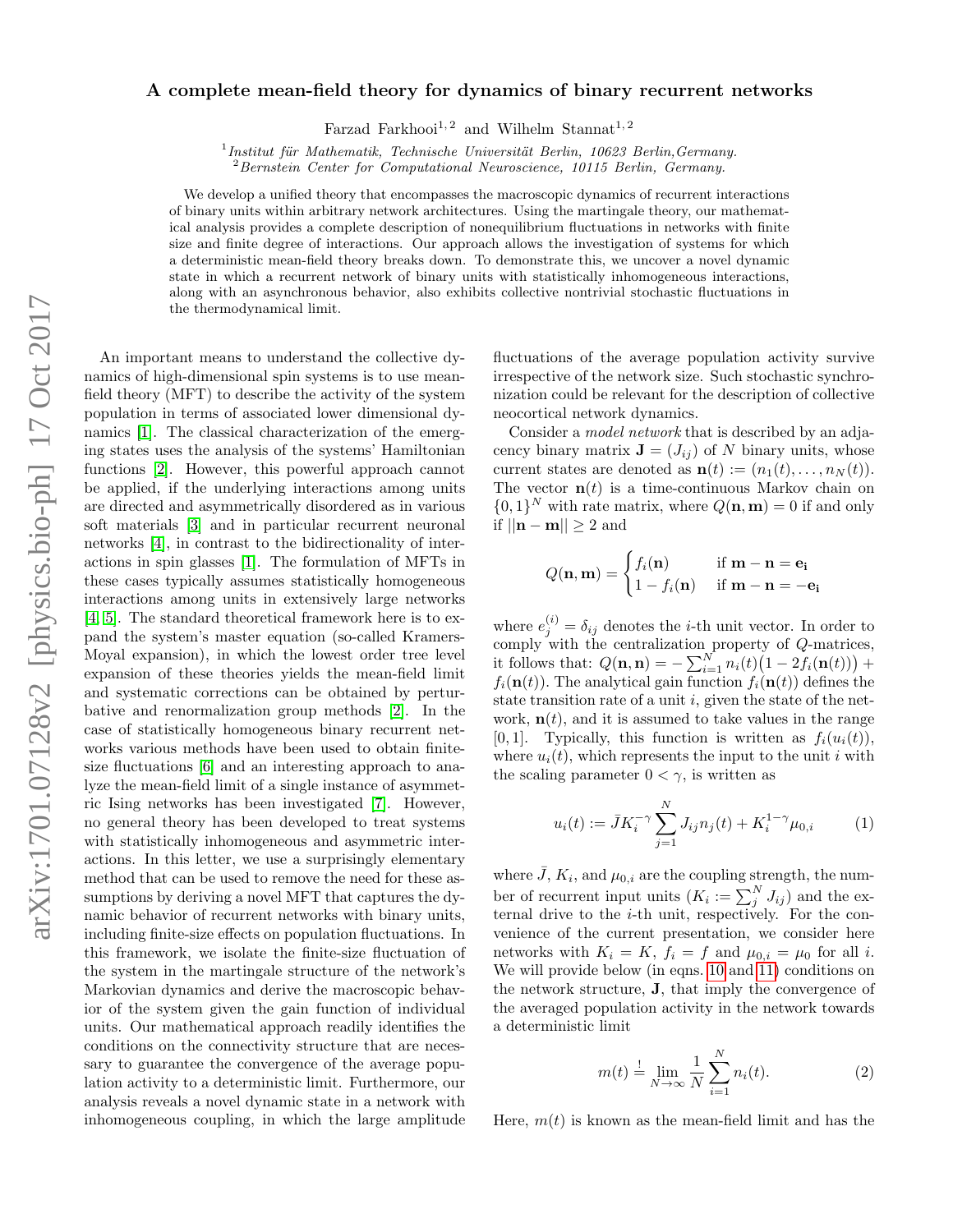<span id="page-1-5"></span>
$$
\frac{d}{dt}m(t) = -m(t) + F(m(t))\tag{3}
$$

for some a priori unknown function  $F$ . In order to determine  $F$ , we use the following semimartingale decomposition, that specifies the difference between  $\bar{n}(t) :=$  $\frac{1}{N}\sum_{i=1}^{N}n_i(t)$  (i.e., the average population activity of a finite-size network) and the mean-field limit  $m(t)$  of the system,

$$
\bar{n}(t) - m(t) = (\bar{n}(0) - m(0)) - \int_0^t ds \, (\bar{n}(s) - m(s))
$$

$$
+ \int_0^t ds \, (\frac{1}{N} \sum_{i=1}^N f(u_i(t)) - F(m(s)) + \mathcal{M}(t), \quad (4)
$$

where  $\mathcal{M}(t)$  is some square integrable martingale that, according to the general theory of Markov processes [\[8\]](#page-4-8), satisfies

<span id="page-1-6"></span>
$$
\mathcal{E}\left(\mathcal{M}(t)^2\right) = \frac{1}{N^2} \int_0^t ds \ \mathcal{E}(-Q(\mathbf{n}(s), \mathbf{n}(s))) \le \frac{t}{N}.
$$
 (5)

Note that  $E[\mathcal{M}(t)] = 0$  and, in general,  $\mathcal{M}(t)$  specify finite-size fluctuations in the average population activity. Provided that  $m(t)$  exists (refer to eqns. [10](#page-1-0) and [11](#page-1-1) for a justification of this ansatz), we can construct the function F by expanding  $\frac{1}{N} \sum_{i=1}^{N} f(u_i(t))$  as  $N \to \infty$  in eqn. [4](#page-1-2) around

$$
\mu_1(t) := K^{1-\gamma}(\bar{J}m(t) + \mu_0).
$$
 (6)

Using the lemma that is described in [\[9\]](#page-4-9) , we obtain the following series expansion

<span id="page-1-4"></span>
$$
F(m(t)) = f(\mu_1(t)) + \sum_{r=2}^{\infty} \frac{f^{(r)}(\mu_1(t))}{r!} \mu_r(t). \tag{7}
$$

where  $\mu_1$  represents the average input to a unit in the network at time t. The higher order coefficients can be computed by expanding  $\mu_r := \lim_{N \to \infty} \frac{1}{N} \sum_{i=1}^{N} [(u_i (\mu_1)^r$ . The second order coefficient is given by:

$$
\mu_2(t) = \bar{J}^2 K^{1-2\gamma} m(t) (1 - m(t)) \tag{8}
$$

and the subsequent coefficients are given by:

<span id="page-1-3"></span>
$$
\mu_r(t) = \bar{J}^r K^{-r\gamma} \sum_{q=0}^r a_q m(t)^q \sum_{s=0}^{r-q} b_s m(t)^s \qquad (9)
$$

where,

$$
a_q := \binom{r}{q} (-1)^q K^q
$$

and

$$
b_s := \mathcal{S}(r-q,s)(K)_s
$$

Here,  $S$  is a Stirling number of the second kind and  $(.)_s$ denotes the falling factorial. In the binomial expansion of  $\mu_r(t)$  given in eqn. [9,](#page-1-3) the summation over j (note that j is hidden in the definition of  $u_i$ ) is performed using the ansatz that  $m(t)$  exists; thereafter, summation over  $i$ in the average operator  $\lim_{N\to\infty}\frac{1}{N}\sum_{i=1}^{N}[.]$  is applied. In order to provide the sufficient conditions for the existence of a deterministic limit,  $m(t)$ , the summation order must be changed. Therefore, the first condition for  $m(t)$  and  $\mu_1(t)$  to exist is

<span id="page-1-0"></span>
$$
\lim_{N \to \infty} \frac{1}{N^2} \sum_{j=1}^{N} \left( \sum_{i=1}^{N} \left( J_{ij} - \frac{K}{N} \right) \right)^2 = 0.
$$
 (10)

<span id="page-1-2"></span>This condition essentially states that column sums distribution of the connectivity matrix must obey the weak Law of Large Numbers (LLNs) and eqn. [10](#page-1-0) implies that the coefficient in front of  $f'$  in the series expansion that leads to eqn. [7](#page-1-4) vanishes in the thermodynamic limit [\[9\]](#page-4-9). The second condition for the pointwise convergence of an averaged population activity to the MFT in eqn. [2](#page-0-0) is given by

<span id="page-1-1"></span>
$$
\lim_{N \to \infty} \frac{1}{N^2} \sum_{j_1 \neq j_2}^{N} \left( \sum_{i=1}^{N} \left( J_{ij_1} J_{ij_2} - \frac{K(K-1)}{N(N-1)} \right) \right)^2 = 0.
$$
\n(11)

This condition specifies that, as  $N \to \infty$ , the mean covariance of columns in the connectivity matrix J must satisfy the LLNs. The higher order condition can be similarly determined in order to achieve a pointwise convergence of the averaged population activity to its meanfield limit, as described in [\[9\]](#page-4-9). An important result here is that the condition in eqn. [10](#page-1-0) implies that eqn. [11](#page-1-1) and all higher order conditions are satisfied for all fixed-indegree networks and *iid* connectivity matrices and therefore the MFT in eqn. [3](#page-1-5) becomes universal for those coupling structures.

In the above calculation, we assume networks with a finite input connections per unit (i.e.,  $K$ ). However, it is often of interest to study network dynamics when the number of inputs into units is large (e.g.  $K \to \infty$ ). In order to study this classical case, we must investigate the asymptotic behavior of  $\mu_r$  in eqn. [9](#page-1-3) in the order of K; it can be observed that the odd coefficients are given by

$$
\mu_{2k+1} \sim \mathcal{O}(K^{1-(2k+1)\gamma})
$$

and the even coefficients are given by

$$
\mu_{2k} \sim \mathcal{O}(K^{1-2k\gamma}) + (2k-1)!! \mu_2^k,
$$

for  $k \in \mathbb{N}$ . Hence, it is apparent that the scaling parameter  $\gamma$  plays a critical role in the large K limit. The scaling parameter  $\gamma$  is generally assumed to take the value 0.5; in this case,  $\mu_2 \sim \mathcal{O}(1)$  and the mean-field coefficients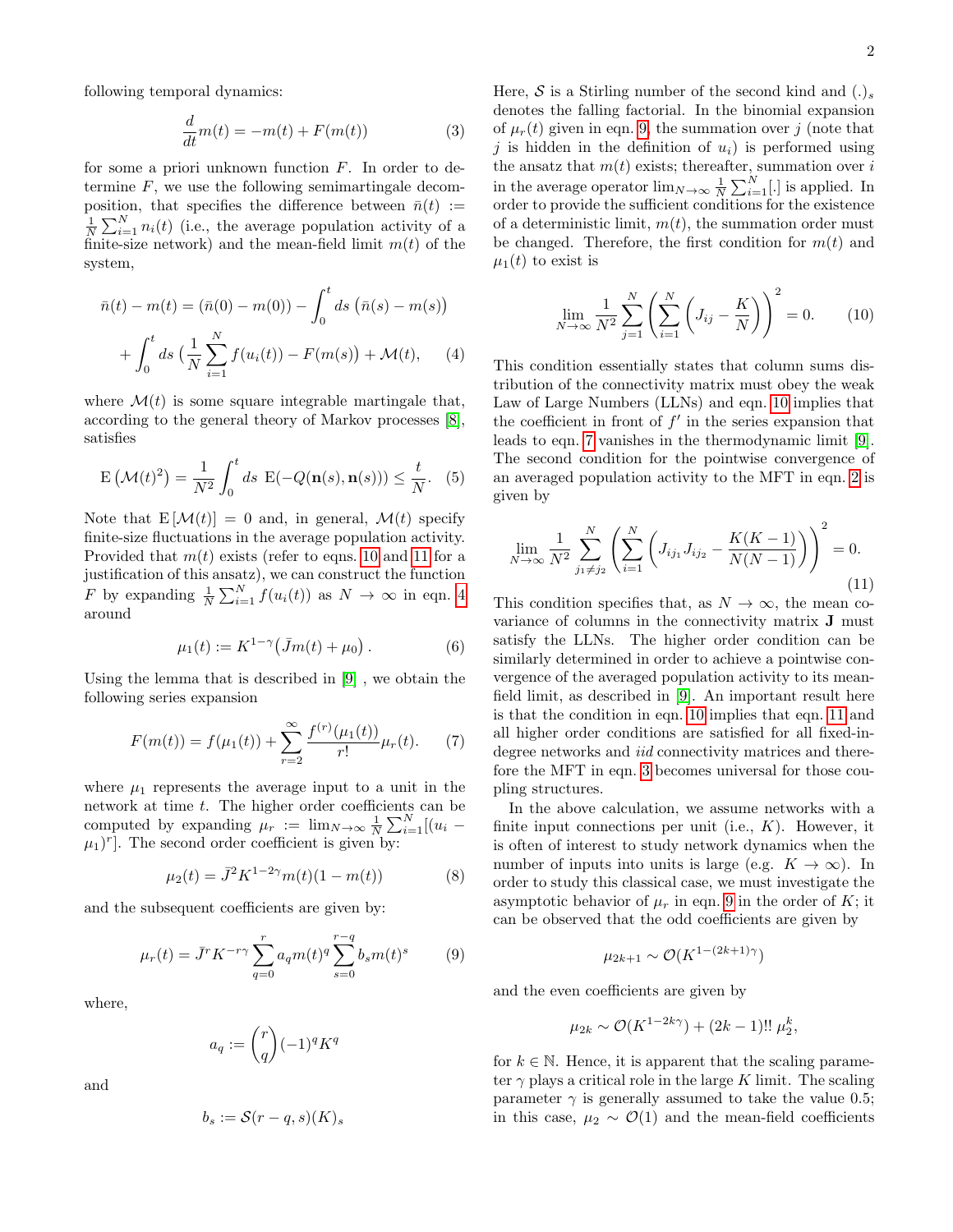of eqn. [3](#page-1-5) converge as  $K \to \infty$ , towards the central moments of a Gaussian distribution function and the network can be asynchronous similar to the nonequilibrium and chaotic dynamics observed in [\[4\]](#page-4-3). As a result, the related power series that is given by eqn. [7](#page-1-4) can be reformulated in terms of a simple Gaussian integral; in this special case, eqn. [3](#page-1-5) reduces to

<span id="page-2-0"></span>
$$
\frac{d}{dt}m(t) = -m(t) + \int dx f(x) \mathcal{N}(x; \mu_1, \mu_2), \quad (12)
$$

where  $\mathcal N$  is a Gaussian density. In the above analysis, we first take  $N \to \infty$  to arrive at the mean-field of eqn. [3](#page-1-5) and then we consider  $K \to \infty$  in order to recover eqn. [12.](#page-2-0) This derivation recovers the result has been previously known [\[4,](#page-4-3) [12\]](#page-4-10), while provides insight on the structure of corrections to Gaussian density for finite K networks. Our analysis here shows that the finite  $K$  correction to eqn. [12](#page-2-0) is relatively small. Thus, using asymptotic corrections up to the  $\theta$ -th order to the Gaussian density, the function  $F$  for a finite  $K$  is given by

<span id="page-2-1"></span>
$$
F(m(t)) = \int dx f(x) (1 + \mathcal{G}_{\theta}(x)) \mathcal{N}(x; \mu_1, \mu_2), \quad (13)
$$

where,  $\mathcal{G}_{\theta}(x) := \sum_{k=3}^{\theta} \frac{(-1)^k \mu_k}{k! \mu^{k/2}}$  $\frac{(-1)^k \mu_k}{k! \mu_2^{k/2}} H_k(\frac{x-\mu_1}{\sqrt{\mu_2}});$  here,  $H_k$  is a Hermite polynomial of  $k$ -th order. This representation is the usual form of the Gram-Charlier expansion (the so-called Type A series) is an expansion of a probability density function about a Gaussian distribution with common  $\mu_1$  and  $\mu_2$  [\[13\]](#page-4-11). This expansion has been used in eqn. C2 of Dahmen et al. [\[12\]](#page-4-10) to include finite-size corrections due to pair-wise correlations in the MFT. The structure of centralized moments in eqn. [9](#page-1-3) allows for an arbitrary precise calculation of the mean-field limit. It is noteworthy that eqn. [13](#page-2-1) is the steady-state mean-field limit for all possible fixed-indegree networks.

The semimartingale decomposition that is given in eqn. [4](#page-1-2) provides information on the finite size scaling of the system. Using eqn. [5,](#page-1-6) we can determine the fluctuations magnitude of the average population activity in finite networks in the mean-square sense as

$$
E(\mathcal{M}(t)^{2}) = \frac{1}{N^{2}} \int ds E\left(\sum_{i=1}^{N} n_{i}(s)(1 - 2f(u_{i}(s))) + f(u_{i}(s))\right)
$$

and, by expanding  $\frac{1}{N} \sum_{i=1}^{N} f(u_i(t))$  at  $\mu_1(t)$ , we arrive at

$$
E(\mathcal{M}(t)^{2}) = \frac{1}{N} \int_{0}^{t} ds(m(s)(1 - 2(g(\mu_{1}) + \mathcal{R})) + g(\mu_{1}) + \mathcal{R}))
$$
\n(14)

where  $g(\mu_1) := f(\mu_1(t)) + f''(\mu_1)\mu_2/2$  and  $\mathcal{R} :=$  $\sum_{r=3}^{\infty} \frac{f^{(r)}(\mu_1)}{r!} \mu_r$  denotes the remainder terms of the expansion. The average population activity dynamics of a finite size network can be described approximately in terms of the following Ornstein-Uhlenbeck process

<span id="page-2-3"></span>
$$
d\bar{n}(t) \approx \big(-m(t) + F(m(t))\big)dt + \frac{\sigma(t)}{\sqrt{N}}d\mathcal{B}_t \tag{15}
$$



<span id="page-2-4"></span>FIG. 1. Convergence of the average population activity to the steady-state MFT predictions. The red line indicates the predictions of complete MFT up to fifth order correction. The dashed gray line is the predictions of mean-field eqn. [12,](#page-2-0) assuming only Gaussian fluctuations. The black dots represent network simulations averaged over 20 independent trails (error bars are smaller than symbol size). The inset is the Root Mean Square of error (RMS) between simulations and the complete theory (upward red triangles) and the Gaussian approximate theory (downward gray triangles). The simulations were performed using a Gillespie algorithm for  $T = 5 \times 10^5$  steps with the gain function given by eqn. [16](#page-2-2) . The averaged activity was estimated in the last  $5 \times 10^3$  steps across all trials. Parameters:  $N = 1000, \gamma = 0.5$ ,  $\alpha = 5, K = 10 \text{ and } \mu_0 = 0.1.$ 

where  $\sigma^2(t) := m(t)(1 - 2g(\mu_1(t)) + g(\mu_1(t))$  and B. is Brownian motion. In the approximation of eqn. [15,](#page-2-3) we ignore the contribution of remainder terms (e.g.,  $\mathcal{R}$ ) to  $\sigma(t)$ . Our result recovers previously known scaling of the finite size fluctuations [\[14\]](#page-4-12) using the semimartingale method.

In order to *demonstrate the applicability* of our approach, we consider two scenarios that are relevant to the theoretical analysis of neural systems. The first scenario is that units receive a constant external input  $\mu_0 > 0$ . When  $\bar{J}$  < 0 and  $\gamma = 0.5$  this system exhibits a nonequilibrium and chaotic state for which the external input is canceled by internal recurrent dynamics [\[4\]](#page-4-3). We choose a widely-used gain function in neural networks theory which it is given by

<span id="page-2-2"></span>
$$
f(x) := \frac{1 + \text{Erf}(\alpha x)}{2}.
$$
 (16)

The parameter  $\alpha$  describes the intrinsic noise intensity of the individual units and therefore must be positive. When  $\alpha \to \infty$ , this transfer function approximates to the well-studied Heaviside step function [\[4,](#page-4-3) [12\]](#page-4-10). Using the transfer function given by eqn. [16](#page-2-2) (with  $\alpha = 5$ ) and a directed fixed-in-degree Erdős-Rényi network (with  $K = 10$ , we compute the complete steady-state meanfield limit using eqn. [13](#page-2-1) by including up to the fifth order corrections (Fig[.1,](#page-2-4) red line). We compare the complete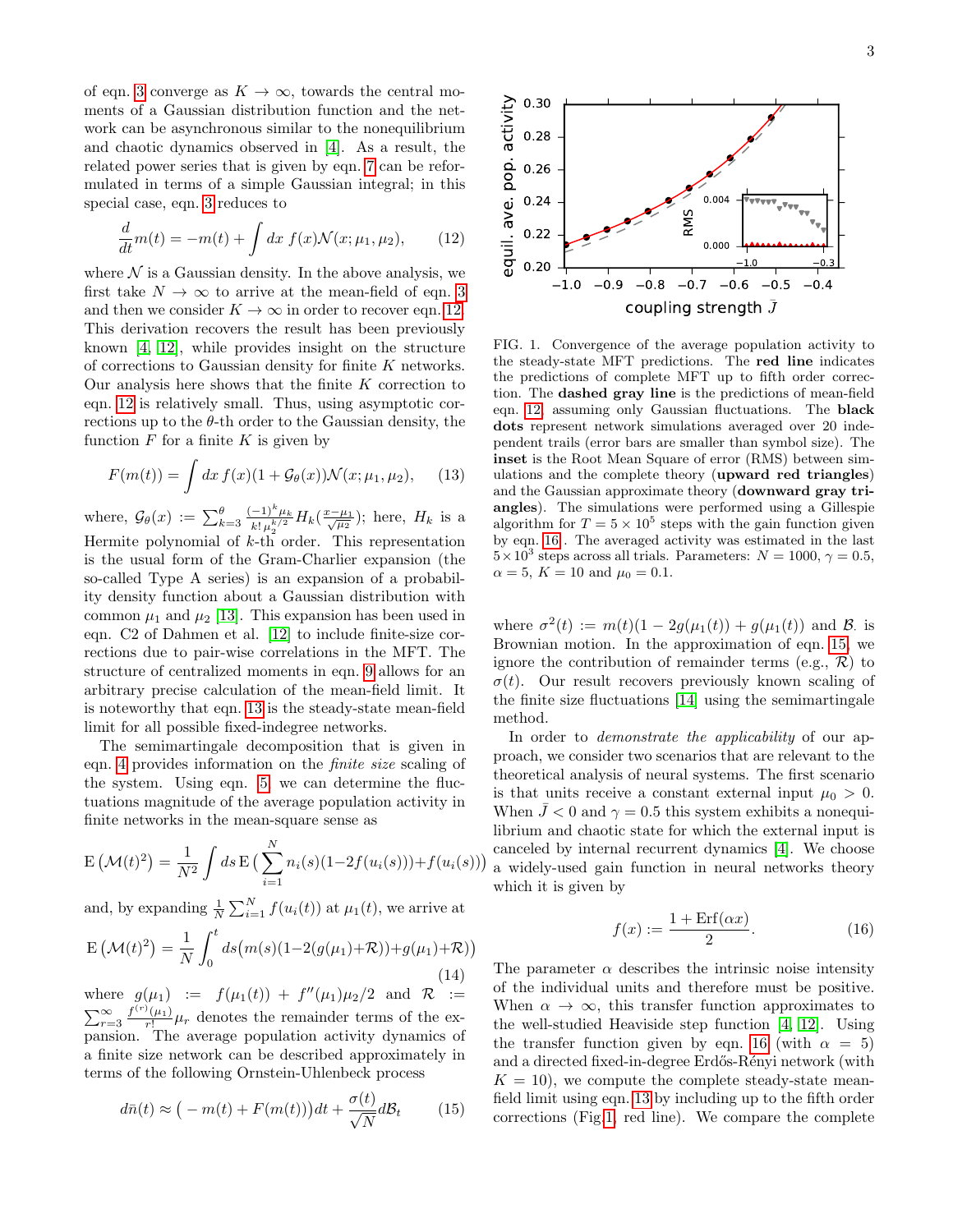

<span id="page-3-1"></span>FIG. 2. Emergence of stochastic MFT. The black line shows the temporal evolution of a simulated network; this network does not have a deterministic MFT since the condition in eqn. [10](#page-1-0) is not satisfied. The out-degree of a single unit in the network was set to be N (i.e.,  $\rho = 1$  in eqn. [17\)](#page-3-0). For comparison, the gray line shows the average population activity of a similar network for which  $\rho = K/N$ . The **inset** indicates the normalized empirical standard deviation of population activity temporal dynamics  $(\hat{\sigma}/\hat{\sigma}_0)$  as a function of  $\rho$  (averaged over 20 independent trials with an expected number of 650 updates per unit). Simulations for the inset were performed using the stochastic update scheme described in [\[4\]](#page-4-3). Parameters:  $N = 5000$ ,  $\bar{J} = -0.7$  and all other parameters are as in Fig[.1.](#page-2-4)

MFT (Fig[.1,](#page-2-4) red line) with the mean-field prediction that assumes only Gaussian statistics (i.e.,  $K \to \infty$ ) in eqn. [12](#page-2-0) (Fig[.1,](#page-2-4) dashed gray line). The difference between the predictions becomes apparent as  $|J|$  increases. Numerical simulations of a finite-size network  $(N = 1000)$  are used to estimate the steady-state population activity by averaging 20 independent trials (Fig[.1,](#page-2-4) black dots). The equilibrium population average activity of simulated networks (Fig[.1,](#page-2-4) black dots) exhibits excellent agreement with both the complete (Fig[.1,](#page-2-4) red line) and the Gaussian approximation (Fig[.1,](#page-2-4) dashed gray line) of the meanfield limit in the case of weak coupling. However, in cases where the coupling is strong, the average population equilibrium activity deviates from the Gaussian approximation (Fig[.1,](#page-2-4) dashed gray line) and, instead, follows the predictions of the complete mean-field limit (Fig[.1,](#page-2-4) red line). Therefore, the Gaussian approximation that is given in eqn. [12](#page-2-0) is only reasonable for weak coupling and relatively large value of  $K$ . The error between steady-state population activity from the simulations (Fig[.1,](#page-2-4) black dots) and the Gaussian approximation (Fig[.1,](#page-2-4) dashed gray line) increases as  $|\bar{J}|$  becomes larger (Fig[.1,](#page-2-4) downward gray triangles in the inset), in contrast to the complete MFT stays constant (Fig[.1,](#page-2-4) upward red triangles in the inset).

In the second scenario, we show that an inherently stochastic mean-field limit with nontrivial fluctuations can emerge in a network with statistically inhomogeneous out-degrees. The condition in eqn. [10](#page-1-0) guarantees the convergence of the average population activity to the predic-tion of MFT. Indeed eqn. [10](#page-1-0) indicates that, as  $N \to \infty$ , the average column sum of the connectivity matrix J should be  $K$ . It is straightforward to construct networks that do not obey this rule; such networks lose their pointwise convergence to a deterministic MFT in eqn. [3.](#page-1-5) An extreme example of a network of this kind is a network that has a single unit,  $n_{j_*}$ , that connects into  $\rho N$  units in the circuits, where  $0<\rho\leq 1$  is the fraction of units in the network that are post-synaptic for  $n_{j_*}$ . Numerical simulations of such a network  $(N = 5000 \text{ and } \rho = 1)$  show large-amplitude population activity fluctuations (Fig[.2,](#page-3-1) black line), in contrast to the smaller fluctuations of a homogeneous network (Fig[.2,](#page-3-1) gray line). Our approach allows the construction of stochastic correction terms to the mean-field limit by isolating the unit  $n_{j^*}$  from the network and then taking the limit  $N \to \infty$ . Therefore, a first-order correction to the function  $F$  of eqn. [7](#page-1-4) can be derived as

<span id="page-3-0"></span>
$$
F_s(m(t)) \approx F(m(t)) + \rho \bar{J} K^{-\gamma} f'(\mu_1(t)) n_{j_*}(t). \tag{17}
$$

 $F_s$  is a stochastic function since  $n_{j_*}$  is a binomial random variable for which the probability of being at state one is  $m(t)$ ; the mean-field equation is thus transformed into an ordinary stochastic differential equation. The correction term in eqn. [17](#page-3-0) indicates that the observed large fluctuations (Fig[.2,](#page-3-1) green line) are indeed a finite  $K$  phenomenon. Therefore, in large networks that have a finite number of connections between units (e.g. finite  $K$  networks), it suffices that only one unit breaks the condition (i.e.,  $\rho > 0$ ) and, as a result, the deterministic MFT collapses (Fig[.2,](#page-3-1) inset). The emergence of large-amplitude population events in Fig[.2](#page-3-1) has been observed previously as the indication of the "synfire chain" in cortical networks simulations [\[15\]](#page-4-13). It is noteworthy that there is compelling evidence that a few neurons can form an extensive number of post-synaptic connections in cortical microcircuits [\[16\]](#page-4-14). In eqn. [17,](#page-3-0) we observe that a unit with a high out-degree can influence the macroscopic dynamics of the system. Therefore, recent experimental results that indicate the diverse couplings between single-cell activity and population averages in cortical networks [\[17\]](#page-4-15) can be the result of inhomogeneity of out-degrees.

In this letter, we studied a simplified model that captures the essential nonequilibrium aspects of cortical asynchronous state [\[4\]](#page-4-3), and it allowed us to demonstrate the calculation of a complete statistics of fluctuations in fixed indegree networks. Our results show that the MFT for binary units can be fundamentally constructed from the LLNs and the emergence of intrinsic fluctuations does not require the application of the central limit theorem. It is noteworthy that considering other heterogeneities in the system requires extra averaging operations and performing self-consistent calculations of temporal and spatial fluctuations. For instance, in a network in which